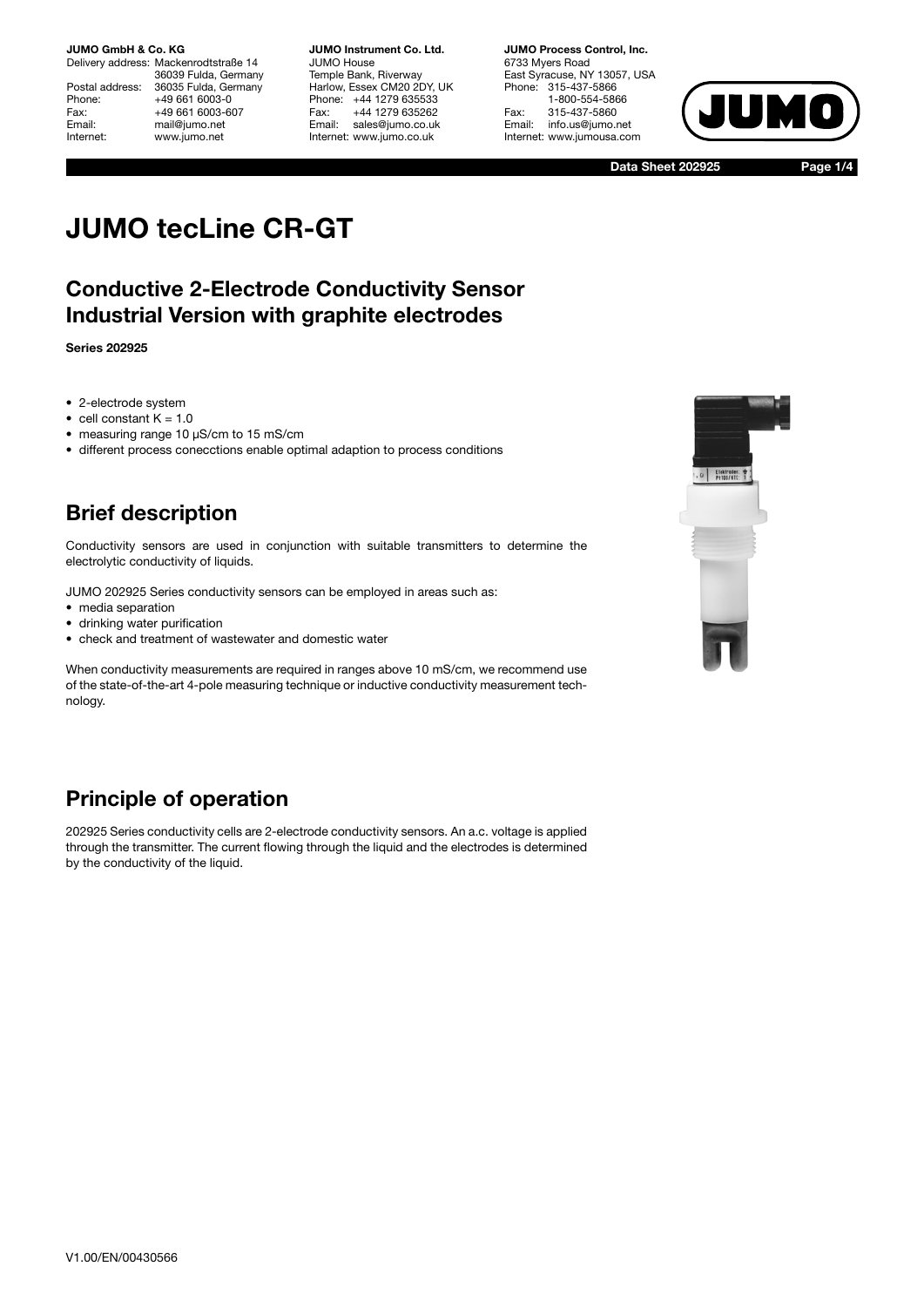Delivery address: Mackenrodtstraße 14 36039 Fulda, Germany Postal address: 36035 Fulda, Germany Phone: +49 661 6003-0<br>
Fax: +49 661 6003-6<br>
Email: mail@jumo.net +49 661 6003-607 mail@jumo.net Internet: www.jumo.net

**JUMO Instrument Co. Ltd.** JUMO House Temple Bank, Riverway Harlow, Essex CM20 2DY, UK Phone: +44 1279 635533<br>Fax: +44 1279 635262 +44 1279 635262 Email: sales@jumo.co.uk Internet: www.jumo.co.uk

**JUMO Process Control, Inc.** 6733 Myers Road East Syracuse, NY 13057, USA Phone: 315-437-5866 1-800-554-5866 Fax: 315-437-5860 Email: info.us@jumo.net Internet: www.jumousa.com



**Data Sheet 202925 Page 2/4**

### **Technical data**

| Cell constant <sup>a</sup>            | $K = 1.0$                                                                                                                            |
|---------------------------------------|--------------------------------------------------------------------------------------------------------------------------------------|
| Typical measuring ranges <sup>b</sup> | 10 $\mu$ S/cm to 15 mS/cm                                                                                                            |
| Temperature compensation              | with Pt100 or Pt1000                                                                                                                 |
| Process connection                    | standard: G 3/4A<br>optional: G 1A oder NPT3/4-14 or taper connection DIN 11851 - DN 25 (milk cone)                                  |
| Body material                         | <b>PVDF</b>                                                                                                                          |
| Cell material                         | graphite/PES                                                                                                                         |
| Maximaler pressure                    | 16 bar at 25 °C or 9 bar at 60 °C; at 130 °C max. 1 bar                                                                              |
| Maximale temperature                  | <b>PVDF 130 °C</b>                                                                                                                   |
| Electrical connection                 | angled connector (Hirschmann connector) to DIN 43650, protected to IP65,<br>10 m fixed cable 10 m,<br>other cable lengths on request |

 $a$  Depending on the production conditions, the cell constant can deviate by  $\pm 10$  % from the nominal value. This deviation can be compensated at the transmitter.

b The measuring range also depends on the transmitter used.

When used for a wider range than the typical one, measurement errors caused by polarization may occur.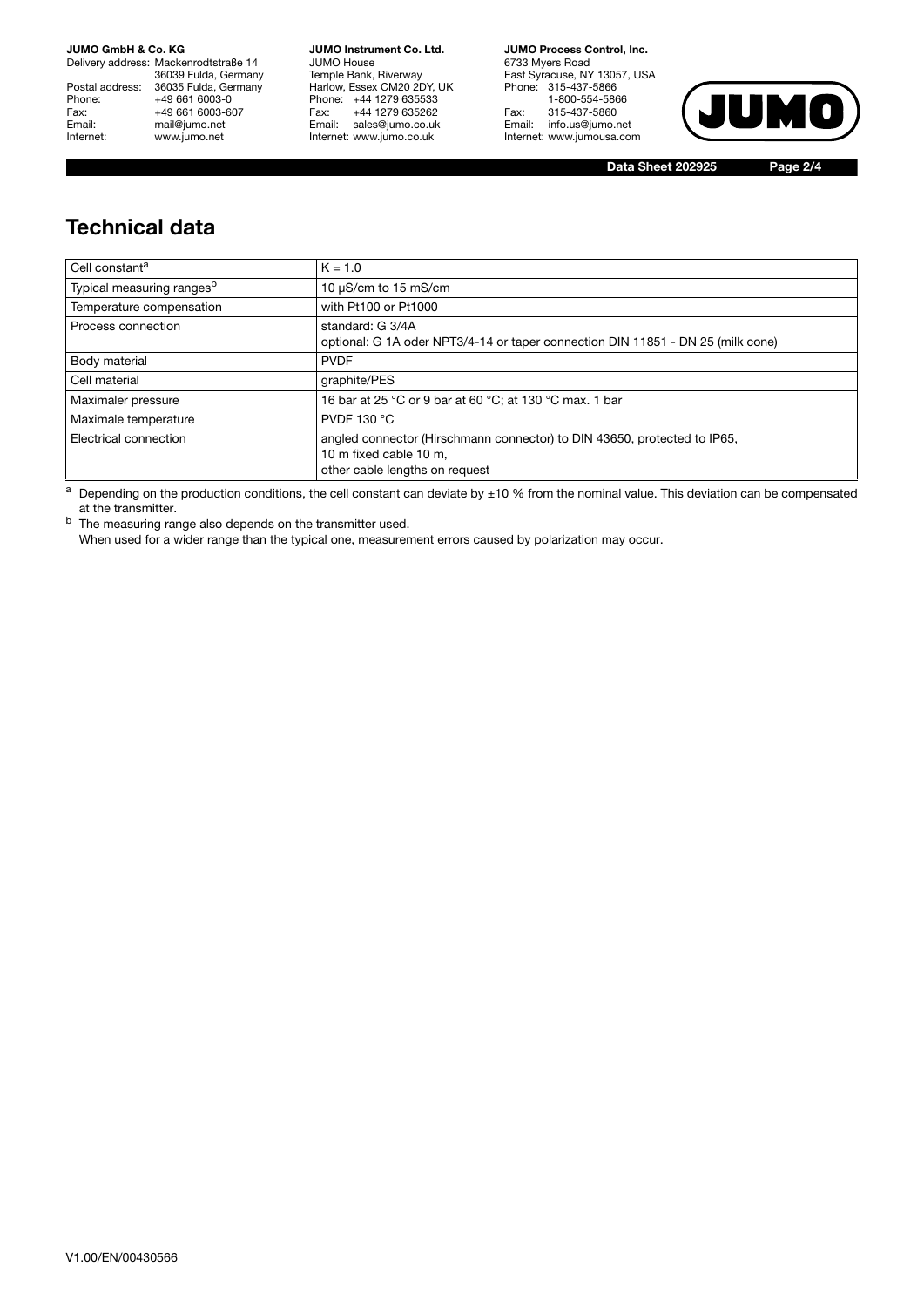Delivery address: Mackenrodtstraße 14 36039 Fulda, Germany Postal address: 36035 Fulda, Germany<br>Phone: +49 661 6003-0 Phone: +49 661 6003-0<br>Fax: +49 661 6003-6 Fax: +49 661 6003-607<br>Email: mail@iumo.net mail@jumo.net Internet: www.jumo.net

**JUMO Instrument Co. Ltd.** JUMO House Temple Bank, Riverway Harlow, Essex CM20 2DY, UK Phone: +44 1279 635533<br>Fax: +44 1279 635262 +44 1279 635262 Email: sales@jumo.co.uk Internet: www.jumo.co.uk

**JUMO Process Control, Inc.** 6733 Myers Road East Syracuse, NY 13057, USA Phone: 315-437-5866 1-800-554-5866 Fax: 315-437-5860<br>Email: info.us@iumo.r info.us@jumo.net Internet: www.jumousa.com



**Data Sheet 202925 Page 3/4**

G 3/4A 16 76

# **Dimensions/overview of types**

### **Electrical connections**